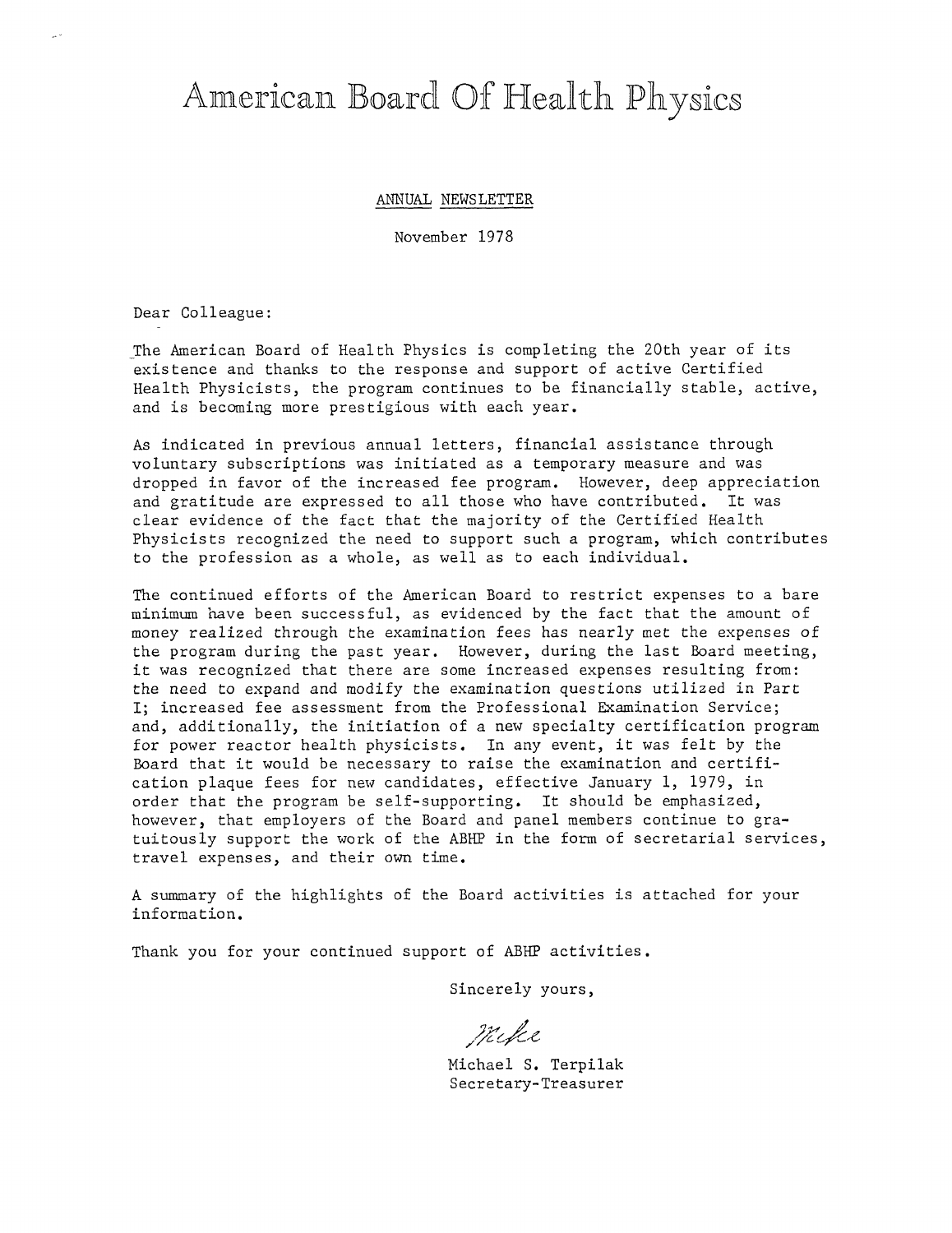$\mathbf{r}$ 

#### 1. Recertification

The Board approved a Continuing Certification Program and appointed a Continuing Education Panel to initiate and implement the educational aspects of the program. Les Slaback is the present Chairperson and Jean St. Germain is Vice-Chairperson. Carlyle Roberts, as ABHP Vice-Chairperson, coordinates the activities of the Panel with other aspects of the Continuing Certification Program. Information and applications were mailed to all Certified Health Physicists in March 1978. A list of courses approved by the Continuing Education Panel, and a list of frequently asked questions concerning the Program was also mailed to all Certified Health Physicists in April 1978. At present there are 16 who have been recertified through December 1985, and 2 Health Physicists who have been granted Emeritus status.

#### 2. Panel of Examiners

Certification examinations were conducted in July 1978, were graded, and the results approved at the Board meeting in Rockville, Maryland on September 26, 1978. Of the 46 candidates who took the entire exam, Parts I and II, 14 (30%) passed, 13 (28%) failed, and 13 (28%) will be required to take an oral examination, and 6 (13%) will be required to retake the part failed. This year's exam once again was designed to allow specialty groups to demonstrate competence in their area of expertise to a greater extent than in earlier years.

#### 3. Liaison with the National Registry of Radiation Protection Technologists

The second National Registry of Radiation Protection Technologists examination was given as scheduled on November 5, 1977. There were 64 applicants accepted, of which 56 took the examination at 20 locations, and 41 (64%) were successful. The Board does not feel that this higherthan-expected percentage of successful candidates indicates that the exam was too easy. Rather, it is believed that the numerous training programs developed around the country in preparation for the exam were a significant factor.

The NRRPT Board meeting was held on January 15 and 16 at San Diego, at which time the results of the exam were approved by the Board. Those applicants who were accepted, but did not take the exam, are still eligible for the next one to be given on November 4, 1978.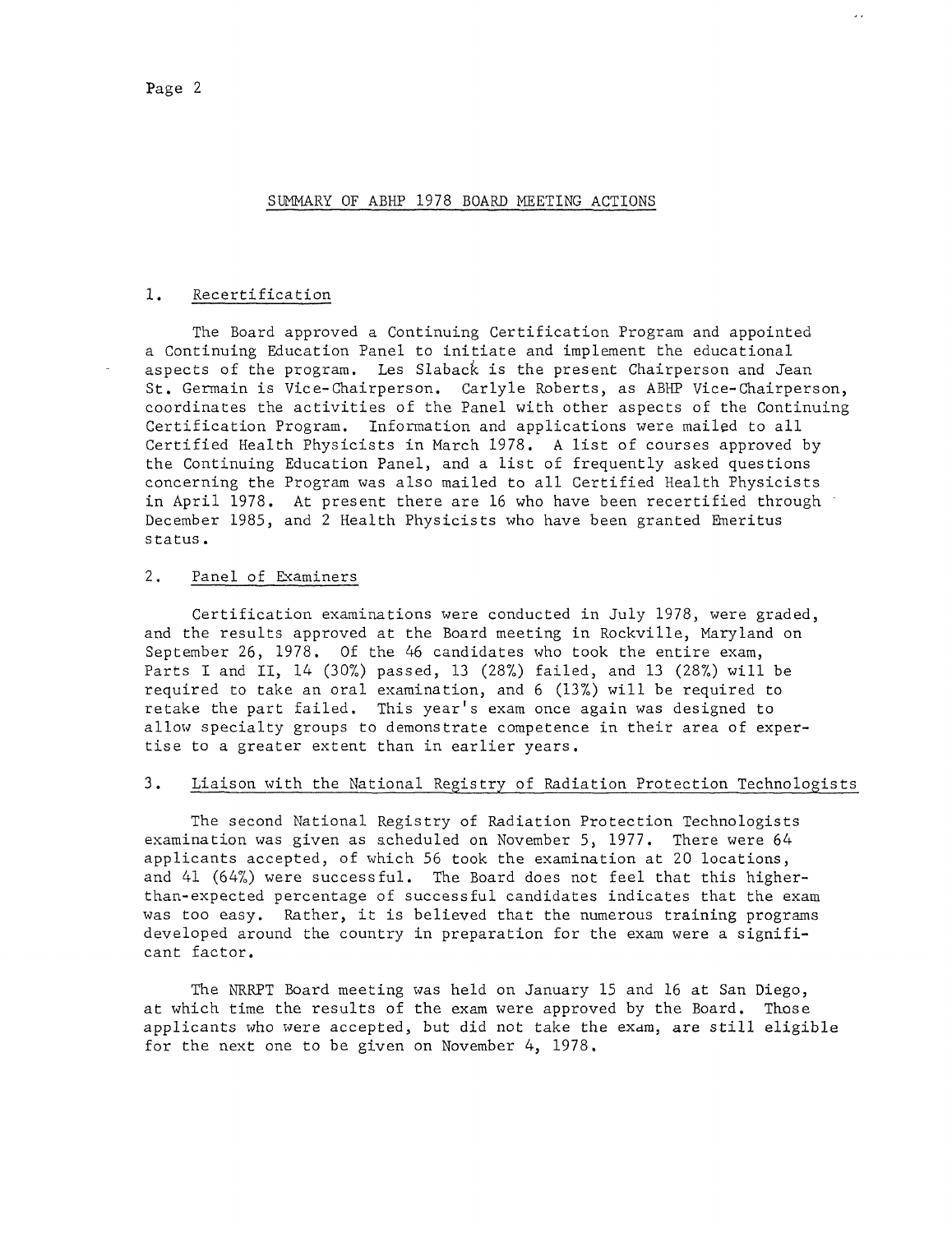# 4. Treasurer's Report

The Treasurer's Report indicated total assets of \$7,300.84 as of September 10, 1978. It is anticipated that the increases in application fees effective January 1, 1979 for Parts I and II of the examination will provide sufficient funds to support the examination, including the new Specialty Program for Power Reactor Health Physicists.

# 5. Application Fees

The Board has approved the following increases in the application and certification plaque fees for new candidates, Effective January 1, 1979, the certification fees will be as follows:

| Certification Step                                               | Fee   |
|------------------------------------------------------------------|-------|
| Application to take Part I of the<br>written examination         | \$75  |
| Application to take Part II of<br>written examination only       | \$75  |
| Application to take Parts I and<br>II of the written examination | \$150 |
| Charge for oral examination<br>(if required)                     | \$75  |
| Charge for certification plaque                                  | \$25  |

# 6. Administrative Services

A meeting was held with R. Burk to arrange a service contract with the Office of the Executive Secretary of the Health Physics Society to assume the day-to-day administrative duties of the American Board of Health Physics, The Executive Secretary would provide the following day-to-day administrative services to the American Board of Health Physics:

- 1, Set up and administer the ABHP checking account and bookkeeping system,
- 2, Obtain and administer a bulk mailing permit for future mailings of the ABHP.
- 3. Provide future printing services for the ABHP.
- 4. Provide, administer and update a computerized list of certified health physicists for use by the ABHP.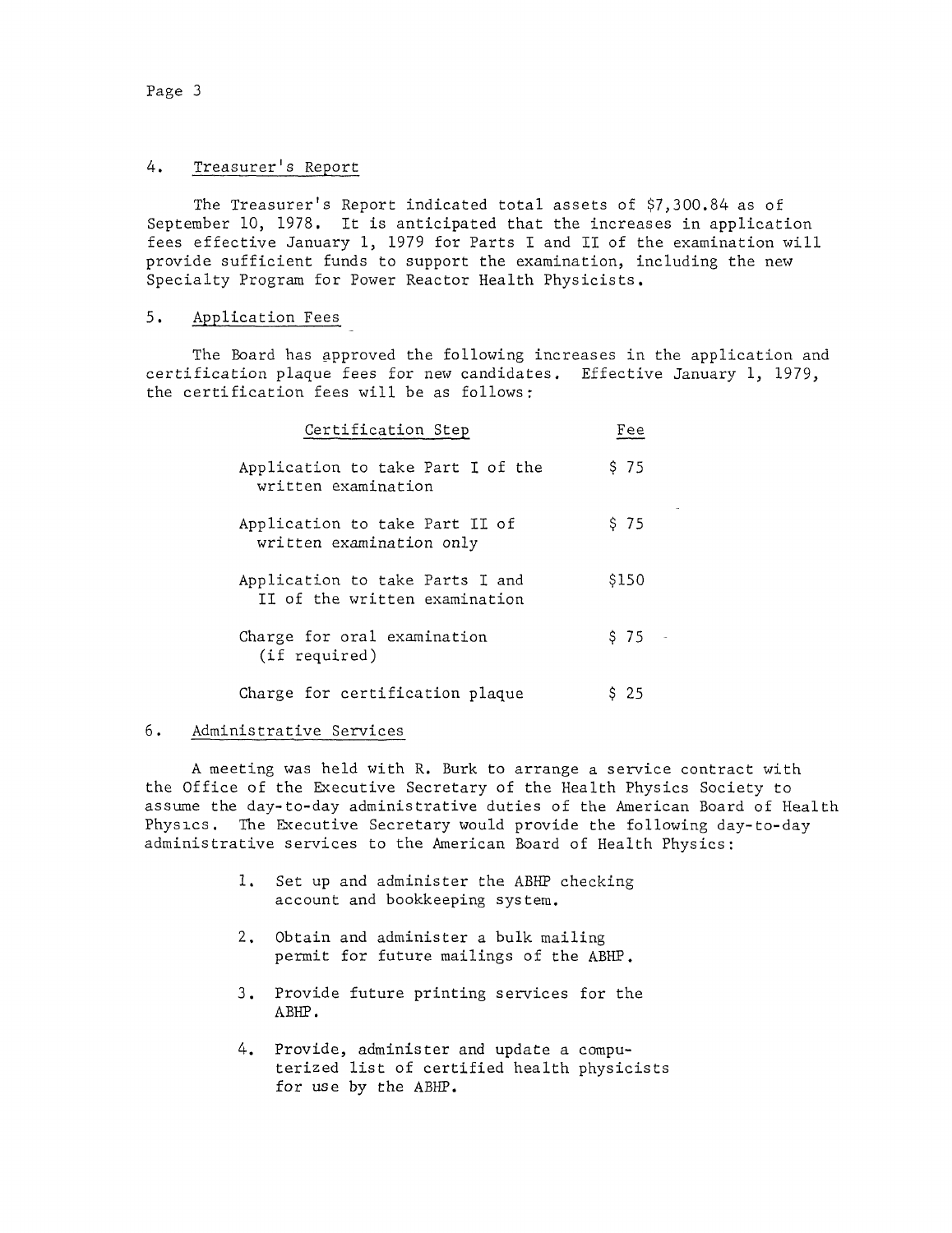- 5. Set up and maintain the ABHP records and files at some future date.
- 6. Service the ABHP mailing and information requests.

Mr. Burk submitted a cost estimate for the above services. The Board's proposal is to contract with him on an annual basis for approximately \$2,500. This will provide essential facilities and does not commit us to the HPS Executive Secretary for an extended period.

- 7. Panel Appointments
	- A. Examination Panel

Panel member replacements were:

Retiring

Replacement

| Neil A. Gaeta     | Jerrel R. Everett  |
|-------------------|--------------------|
| Walter F. Wegst   | Francis J. Haughey |
| Richard R. Bowers | Robert M. Ryan     |

Panel officer appointments were:

| Joel O. Lubenau - | Chairperson      |
|-------------------|------------------|
| Roscoe M. Hall    | Vice-Chairperson |

B. Continuing Education Panel

Panel member replacements were:

Retiring Replacement

|                  | Roger J. Cloutier |  | A. John Ahlquist |
|------------------|-------------------|--|------------------|
| Jean St. Germain |                   |  | Jean St. Germain |

Panel officer appointments were:

Lester A. Slaback - Chairperson Jean St. Germain Vice-Chairperson

# 8. ABHP Member Replacements

Retiring Replacement Bryce L. Rich William R. Hendee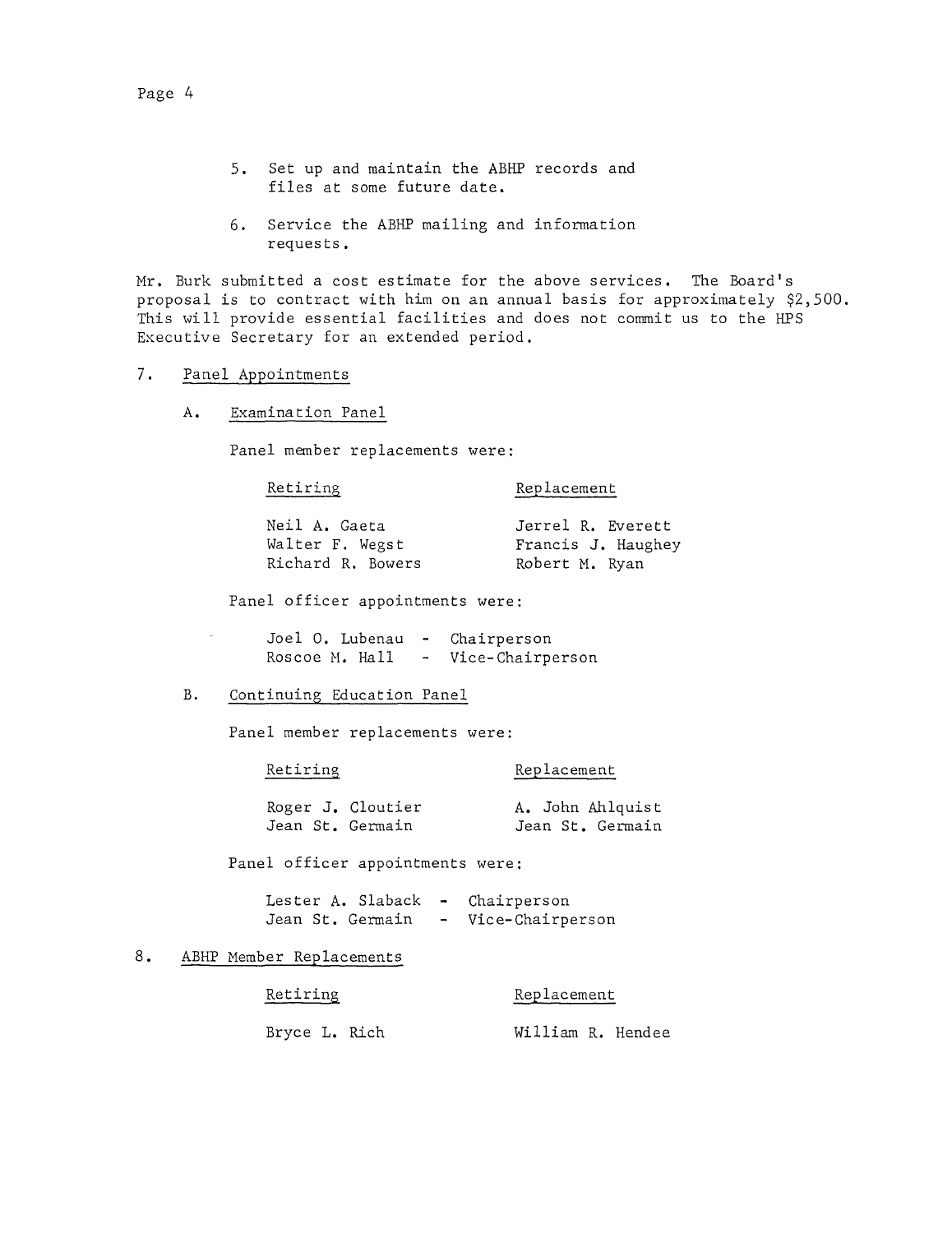In addition, the following ABHP officers were elected:

Available for the se-

| Michael S. Terpilak |  | - Chairperson         |
|---------------------|--|-----------------------|
| Carlyle J. Roberts  |  | - Vice-Chairperson    |
| David Myers         |  | - Secretary-Treasurer |

At this time, the American Board of Health Physics would like to express its sincere thanks and gratitude to outgoing Board Member Bryce L. Rich for his inspiring leadership, guidance, dedication and support during his term of office. Thanks again, Bryce, for a job well done!

# 9. Power Reactor HP Certification Program

Enclosed in this newsletter package is recent information to all Certified Health Physicists from Chairperson Bryce Rich, American Board of Health Physics, summarizing the work of a subcommittee composed of Dave Myers and Dick Bowers concerning specialty certification as it relates to the power reactor health physics area.

The Board has now approved the establishment of a Power Reactor Health Physics Examination Panel with the following members:

| Richard R. Bowers |  | - Chairperson (NUS Corp.)        |  |
|-------------------|--|----------------------------------|--|
| William D. Allen  |  | - Vice-Chairperson (Pennsylvania |  |
|                   |  | Power & Light Co.)               |  |

Examination Panel Members:

| Edward Scalsky     | - Jersey Central Power & Light Co. |
|--------------------|------------------------------------|
| Harvey F. Story    | - Florida Power & Light Co.        |
| Raymond G. Carroll | - Arkansas Power & Light Co.       |
| Norm L. Millis     | - Jersey Central Power & Light Co. |
| Peter J. Knapp     | - Nuclear Regulatory Commission    |
| John R. Mann       | - Arizona Public Service Co.       |

The first certification examination for Power Reactor Health Physics is scheduled to be given on July 9, 1979, at the 24th Annual Meeting of the Health Physics Society, which will be held in Philadelphia, PA.

# 10. Part I - Eligibility Requirements

At its last meeting the ABHP approved the following change as it relates to Part I eligibility:

> Individuals who have successfully completed a Bachelor of Science program in Health Physics and who have at least one year of practical (professional level) experience can now qualify and be accepted to take Part I of the Certification Examination.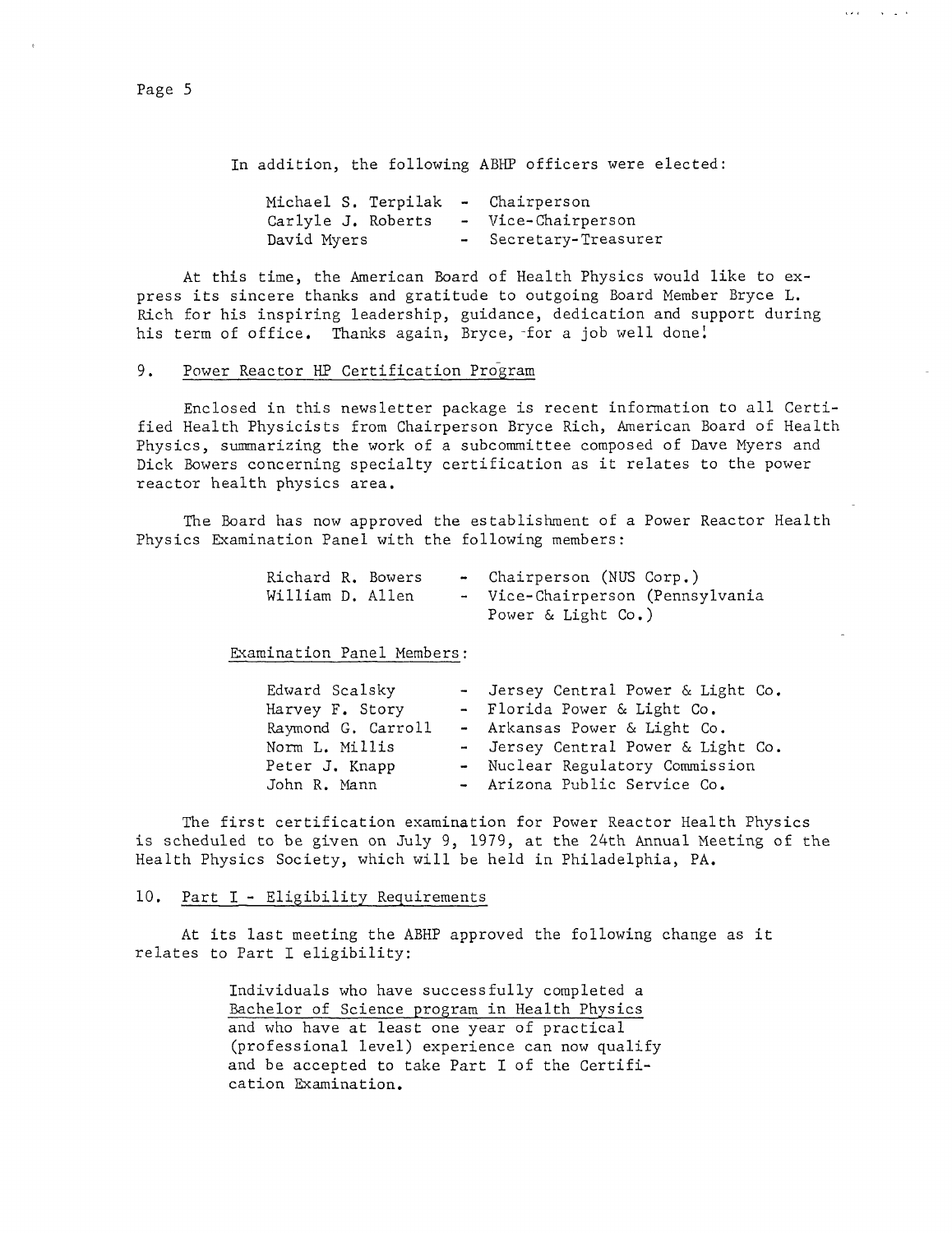أرتجه المعتقلة والمناصر

Ŷ.

#### POWER REACTOR HEALTH PHYSICS CERTIFICATION PROGRAM

#### I. INTRODUCTION

After thorough deliberations over several years, the American Board of Health Physics has decided to offer specialty certification in power reactor health physics in addition to the presently offered comprehensive health physics certification.

A summary of the Board's deliberations was presented in the April 1978 Newsletter to certified health physicists. The responses from certified health physicists regarding the proposal to offer specialty certification in power reactor health physics were almost exclusively favorable, An updated summary of the Board's deliberations in this matter is presented in Section V.

The Board does not intend to offer specialty certification in other areas of health physics at present, The Board feels that specialty certification will only be considered when there is a genuine need in a given specialty area which cannot be adequately met by the present comprehensive health physics certification program. It is also the Board's intent not to take any action in the specialty certification area that would have an adverse effect on the present comprehensive health physics certification program.

It is the Board's position that comprehensive health physics certification signifies professional competence in the areas in which an individual is experienced; thus, in the power reactor health physics area and any possible future specialty areas, an individual with comprehensive health <sup>p</sup>hysics certification will automatically be eligible for the specialty certification if the individual has the requisite experience,

### II. POWER REACTOR HEALTH PHYSICS CERTIFICATION PROCEDURES

A. Individuals Holding Comprehensive Health Physics Certification

Individuals holding comprehensive health physics certification are eligible for certification in power reactor health physics if:

(1) they have spent two of the last six years in <sup>a</sup> position in which they were responsible for at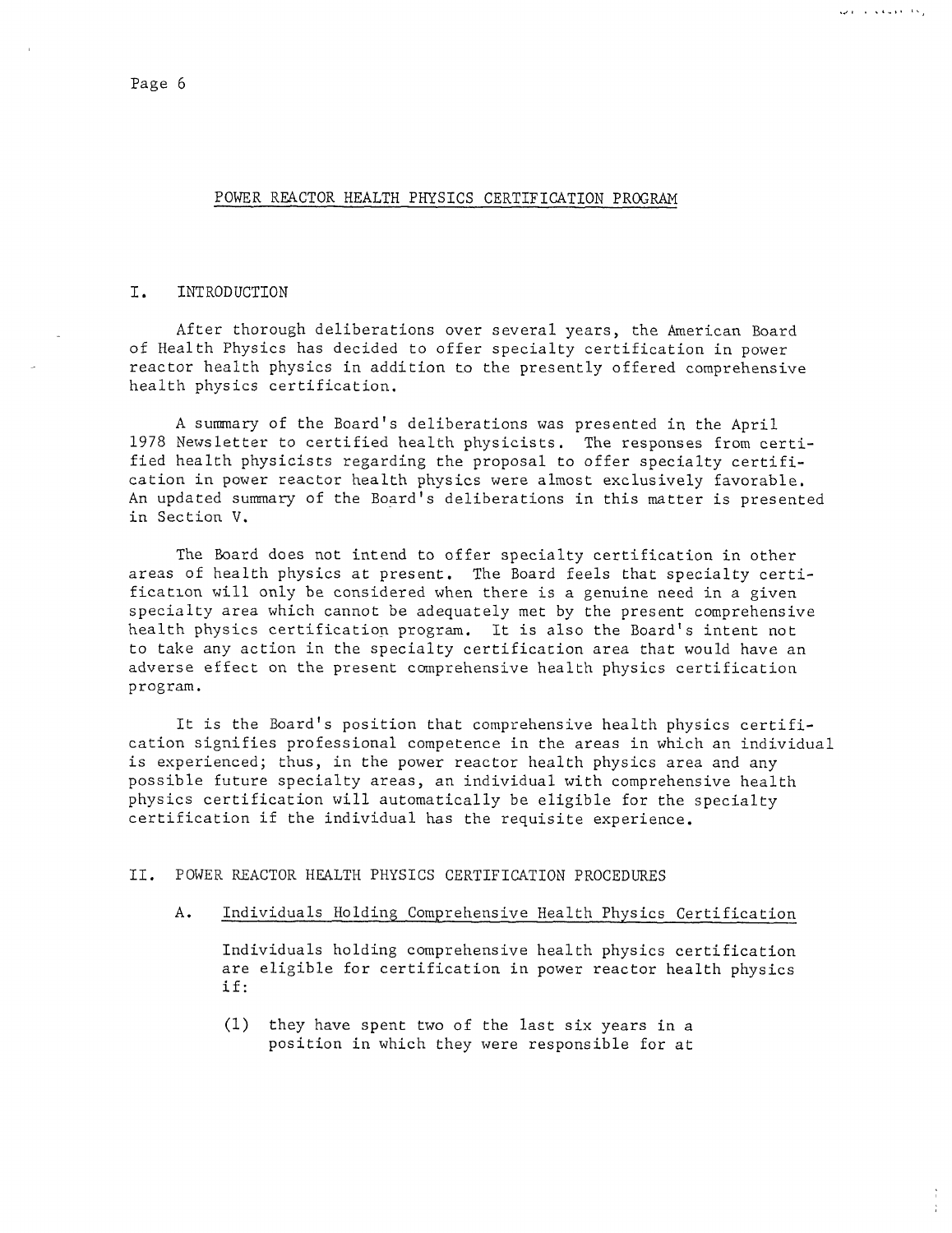(2) they are presently spending at least 50% of their time in power reactor health physics.

In questionable cases, the Board may give the candidate an option of taking Part II of the specialty examination or taking an oral examination to evaluate the candidate's knowledge of power reactor health physics.

Applications for certification in power reactor health physics will be reviewed by the American Board of Health Physics and the Chairperson of the Power Reactor Health Physics Examination Panel, If the requisite experience requirements are met, certification in power reactor health physics will be issued.

Individuals who hold comprehensive health physics certification and do not have the requisite experience listed above must either:

- (1) acquire the requisite experience, or
- (2) take Part II of the Power Reactor Certification Examination,

#### B. Power Reactor Examination Panel

The initial members of the Power Reactor Examination Panel, all of whom hold comprehensive health physics certification, and meet the experience requirements of Section II-A, will receive certification in power reactor health physics,

#### c. Individuals Not Holding Comprehensive Certification

Individuals not holding comprehensive health physics certification must pass Parts I and II of the Power Reactor Certification Examination, To be eligible for the examination, an applicant must have a bachelor's degree in a physical science or in a biological science with a minor in a physical science. In exceptional cases, and at the discretion of the Board, an applicant may be permitted to substitute experience for the academic degree. In addition, an applicant must have at least six years of responsible professional experience in health physics. At least three years of this professional experience should be in applied radiation protection work with nuclear facilities dealing with radiological problems similar to those encountered in nuclear power stations, preferably in a nuclear power station, Advanced education may be substituted for up to two and one-half of the remaining three years of experience in accordance with normal Board requirements.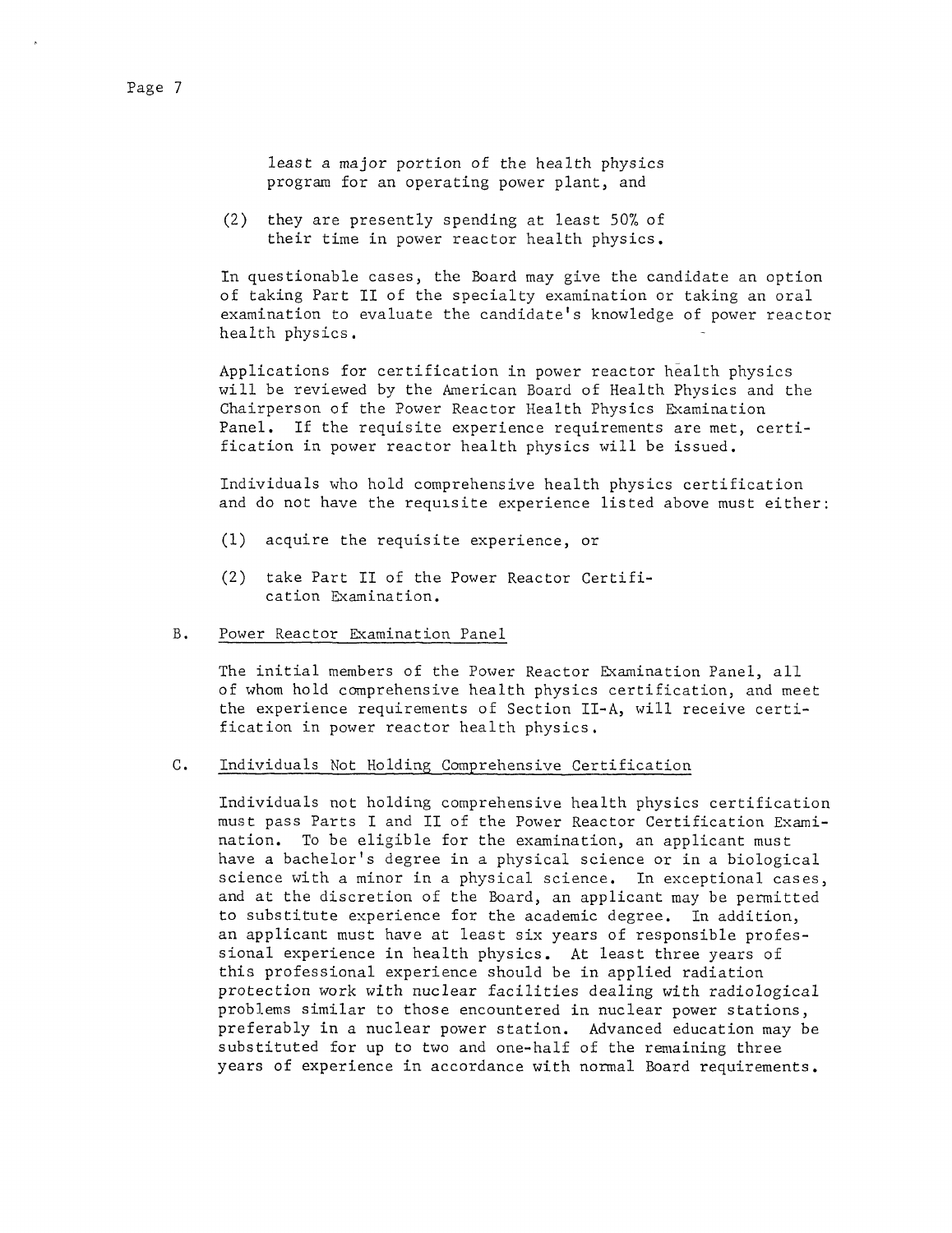All requirements for early admission to Part I of the examination will be the same as the requirements for comprehensive health physics certification, That is, candidates with a master's degree in health physics are immediately eligible to take Part I, candidates with a bachelor's degree in health physics must have one year of applied experience, and all other candidates must have two years of applied experience.

#### III. POWER REACTOR CERTIFICATION EXAMINATION

 $\overline{A}$ . Part I of the power reactor health physics examination will be identical to Part I of the comprehensive health physics certification examination, which consists of 150 multiple choice questions which cover fundamentals, radiation measurements, and operational health physics. The time allowed for this part of the examination is three hours.

Part I will be revised so it will contain only questions which are designed to test the applicant's knowledge of fundamental health physics principles, practices, and theory; and questions of general scope which a certified health physicist, regardless of specialty, should be expected to answer.

- B. Part II of the examination will consist of two subparts:
	- (1) Ten short-answer questions. These may be fill-in-the-blank or multiple choice, or may require a one- or two-sentence answer. Candidates will be required to answer all the questions.
	- (2) Seven essay or problem type questions. The candidate will be required to answer any five.

Time allowed for this part of the examination is four hours.

C. Part II of the Power Reactor Health Physics Examination will cover material selected from the following areas:

| Technical Administration  | ALARA                        |
|---------------------------|------------------------------|
| Professional Judgement    | Radioactive Material Control |
| Design Review             | Radwaste Management          |
| Plant Systems             | Emergency Planning           |
| Procedures                | Instrument Selection, Opera- |
| Training                  | tion and Calibration (in-    |
| Regulations and Standards | cludes survey, effluent      |
| Medical-Legal Aspects     | monitors and counting room   |
| Guides and Limits         | instruments)                 |
| Shielding                 | Decontamination              |
| Radiation Measurement     | Personnel Dosimetry          |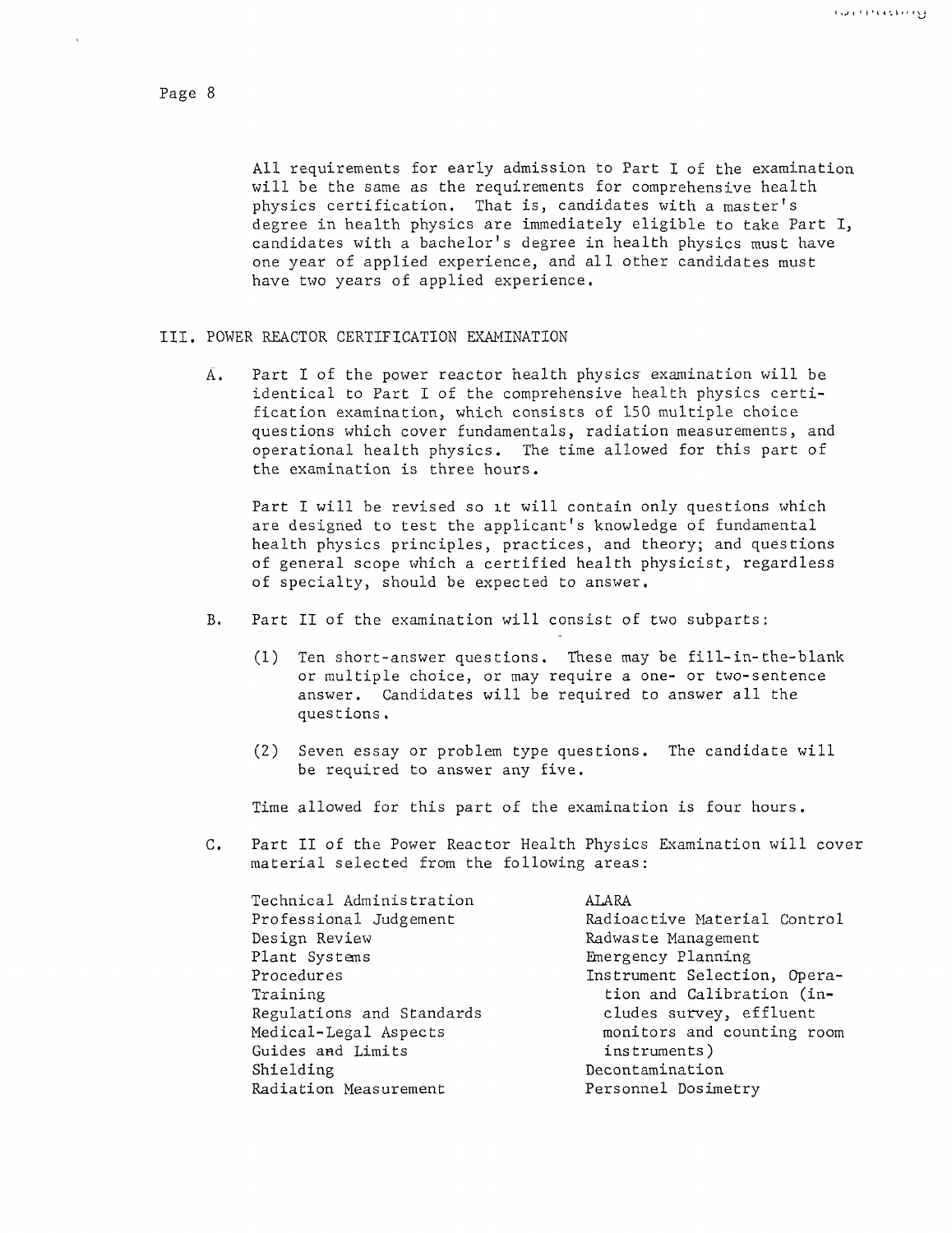Contamination Control Air Sampling Protective Clothing and Equipment Respiratory Protection Transportation Bioassay and Uptake Analysis Inplant Dose Assessment Environmental Off-site Dose Projection Current Topics

#### IV. GRADING CRITERIA

The grading criteria for the Power Reactor Health Physics Certification Examination will be identical to the grading criteria for the comprehensive examination,

A. Part I - Taken Alone

To pass Part I, the candidate must achieve a score of at least 67% on the total exam and on the Fundamentals Section,

B. Parts I and II - Taken Together

> To pass the exam, the candidate must achieve a score of at least 67% on Part I, the Fundamentals Section of Part I, and Part II.

c. Failure Upgrading Criteria

> Any grade less than 67% on either part will be considered to be a failure of that part. To provide candidates with an opportunity to raise a failing grade to a passing grade, the Board will do the following:

- (1) Give candidates, who have scored at least 57% on both Part I and Part II and whose average grade (Parts I and II given equal weight) is at least 60, the option to take an oral examination or retake the part(s) failed, (If a candidate repeatedly fails one of the parts, the option may be removed and the candidate required to take an oral examination).
- (2) The Board considers any grade less than 57% to be below the standards for oral upgrading,
- D. Availability of Performance Information

Candidates may request their examination performance information to assist them in preparing for re-examination.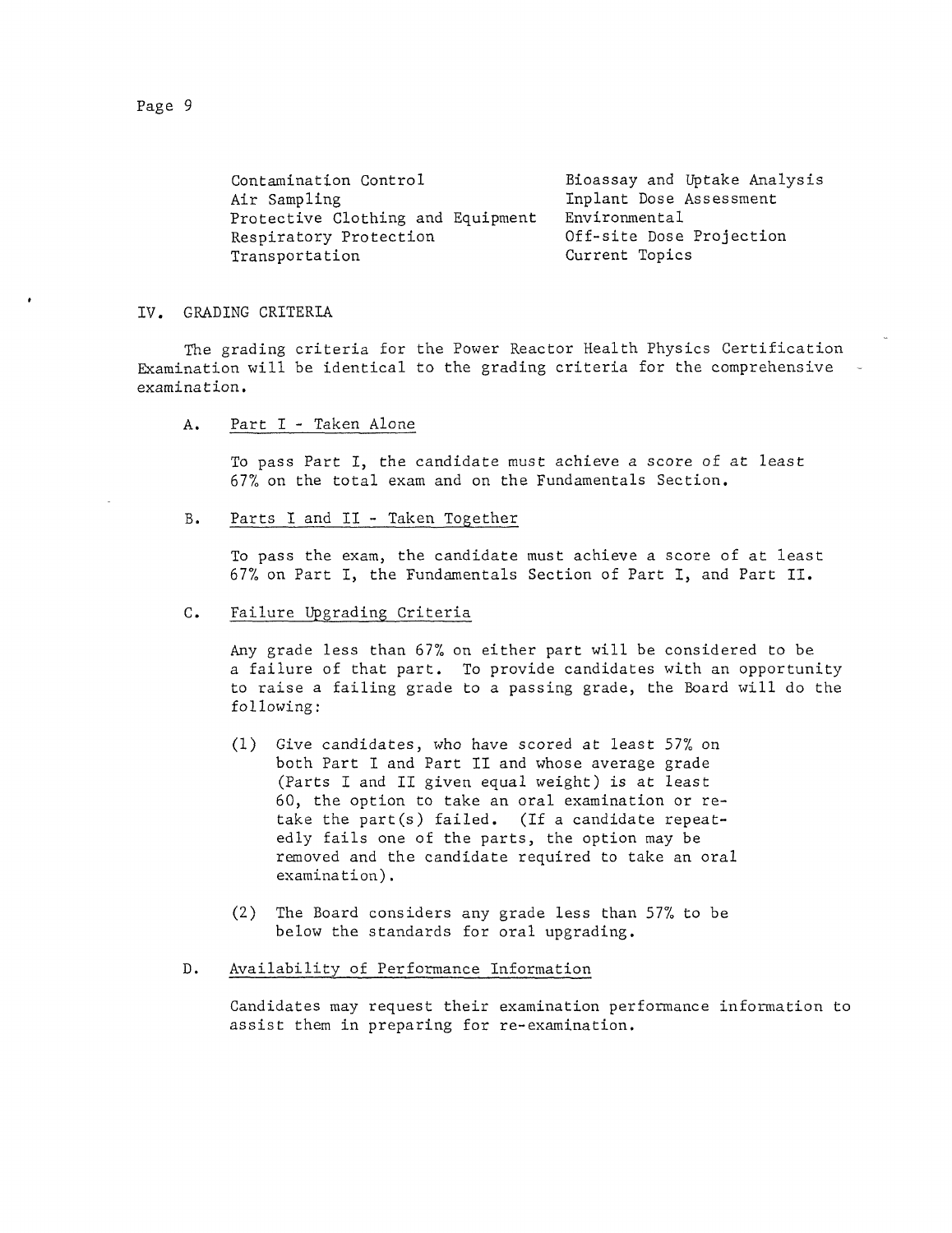#### Page 10

#### E. Oral Examinations

In the oral examination for power reactor health physics certification the candidate will appear before two examination panels of three members each. The first panel will examine the candidate in health physics fundamentals for 20 minutes, and the second panel will examine the candidate in power reactor health physics for 40 minutes. The specialty panel will be comprised of Board members or power reactor health physics examination panel members who are certified in power reactor health physics,

To pass the oral examination, the candidate will need at least two passing votes from the power reactor health physics examination panel and four passing votes from the combined panels.

F. Upgrading Power Reactor Heal th Physics Certification to Comprehensive Health Phvsics Certification

An individual certified in power reactor health physics can receive comprehensive health physics certification by successfully passing Part II of the comprehensive health physics certification examination.

#### V. BACKGROUND

As discussed in Section I, the American Board of Health Physics has decided to offer specialty certification in power reactor health physics. The Board made this decision for the following reasons:

- A. Power reactor health physics represents a significant number of professionals. Presently, there are about 50 radiation protection managers (RPM) at power plants and about 125 additional health physics professionals within the utility industry. In addition, significant numbers of people in architect/engineering firms, consulting firms, and regulatory groups are involved full time in power reactor health physics,
- B. Because the number of nuclear power plants is expected to increase significantly, the number of professionals needed in this area will also increase. Paul Ziemer, in a study of future personnel needs (Health Physics Society Newsletter, March 1976), predicts that 274 health physics professionals will be needed in the power reactor area by 1980 and 784 by 1990.
- C. A limited number of individuals have the special qualifications required for these professional positions, As the need increases, it will become more important to insure that these critical positions are filled by persons with demonstrated capability in power reactor health physics. The specialty certification offers one mechanism for providing this assurance.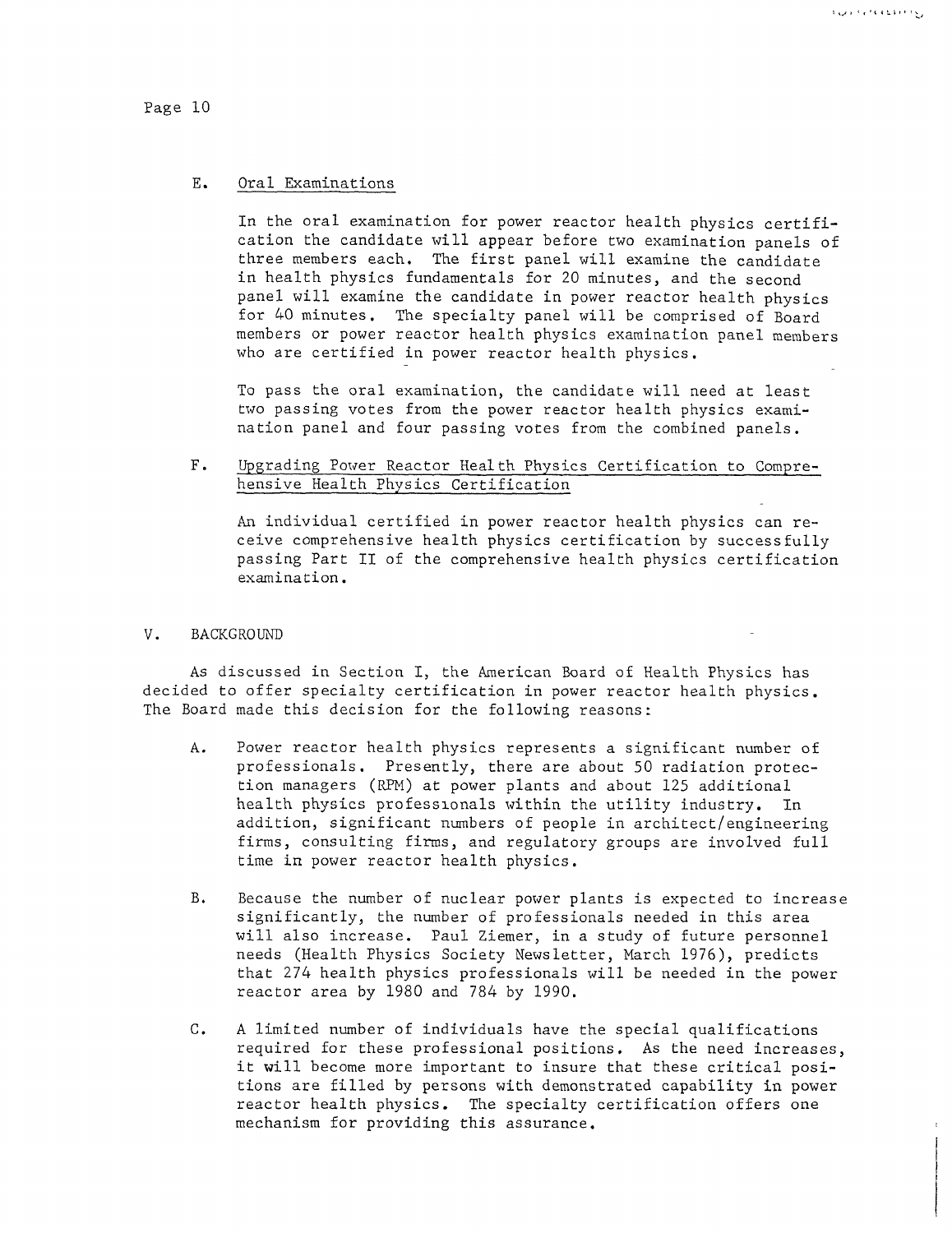- D. The importance of power reactors as a source of occupational radiation dose is evidenced by the trend of increasing person-rem per reactor. The need for competent people to minimize exposure from this source is apparent.
- E. The public has shown less than complete confidence in the radiation safety of the nuclear power industry. It is important that persons dealing with the public be knowledgeable and be recognized professionals in order to gain the confidence of the public.
- F. The Nuclear Regulatory Commission has indicated that it has under consideration a requirement for further documentation of capability for individuals who are designated to radiation protection manager (RPM) positions.
- G. While the broad knowledge implied by a comprehensive health physics certification is desirable, it is not required for adequate functioning as a RPM in a nuclear power plant. The specialty certification will be of more obvious and direct relevance.
- H. An individual with comprehensive health physics certification does not necessarily have the special qualifications and knowledge required by a nuclear power plant RPM without receiving further training and experience. The specialty certified HP will necessarily have these prerequisites.
- I. Requiring that all RPMs hold comprehensive health physics certification and also have training and experience in nuclear power plant health physics is unrealistic in view of the current and expected near-term availability of such personnel.

The Board realizes that offering specialty certification presents some possible problems. In the past it decided against specialty certification for various reasons, some of which are listed as follows:

- A. The specialty certification being considered was in a fringe area between health physics and other technical specialties and the Board felt that other credentialing groups were better suited to handle these situations,
- B. There is great difficulty and effort in preparing, giving, and grading different examinations for various groups,
- C. The Board is concerned about adversely affecting the value and meaning of the present comprehensive health physics certification program.